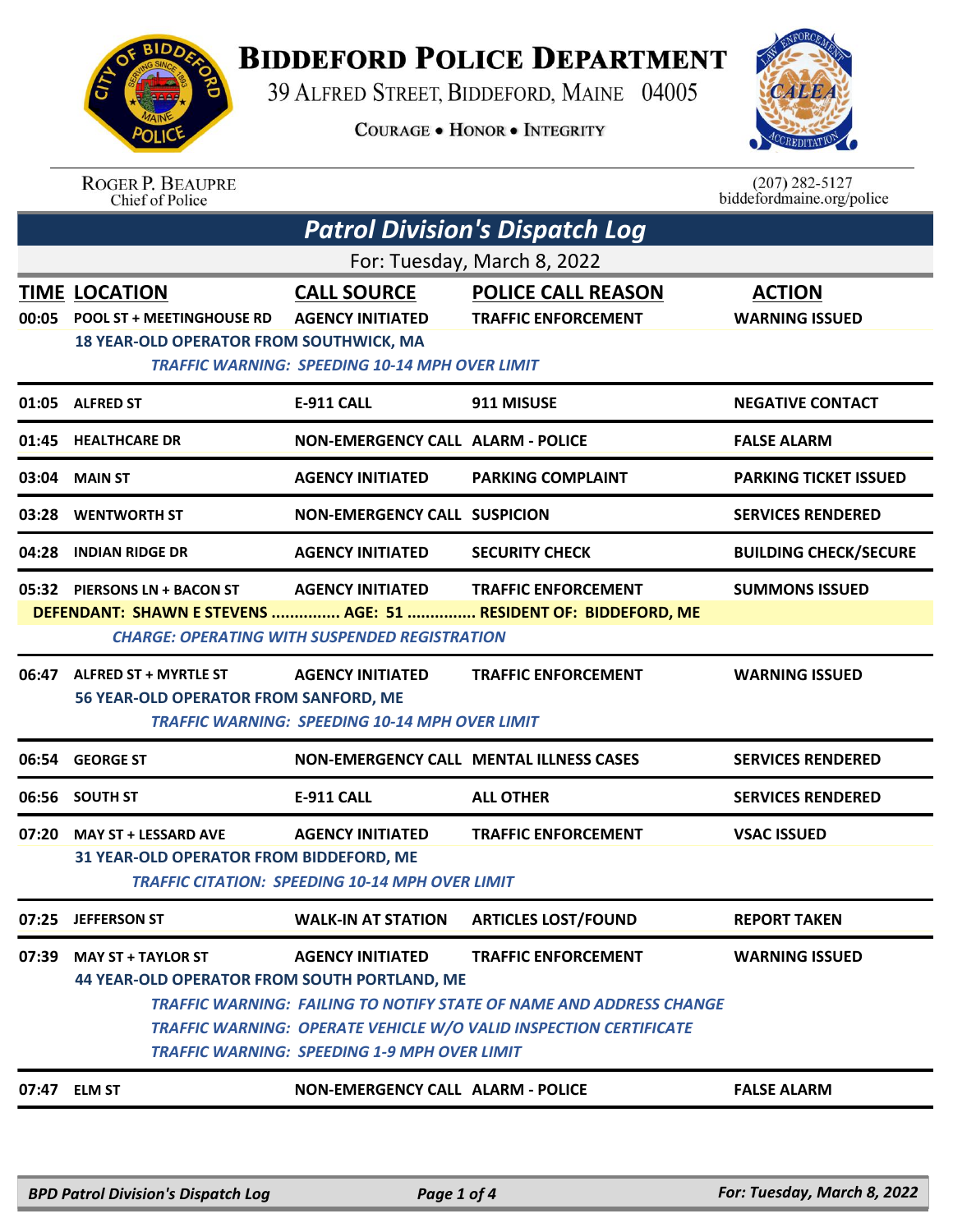| 08:06 | <b>SOUTH ST + MAPLEWOOD AVE</b><br>53 YEAR-OLD OPERATOR FROM NEWFIELD, ME      | <b>CALL SOURCE</b><br><b>AGENCY INITIATED</b><br><b>TRAFFIC CITATION: SPEEDING 10-14 MPH OVER LIMIT</b> | <b>POLICE CALL REASON</b><br><b>TRAFFIC ENFORCEMENT</b>                                                 | <b>ACTION</b><br><b>VSAC ISSUED</b> |
|-------|--------------------------------------------------------------------------------|---------------------------------------------------------------------------------------------------------|---------------------------------------------------------------------------------------------------------|-------------------------------------|
| 08:29 | <b>WESTMORE AVE</b>                                                            | NON-EMERGENCY CALL FRAUD / SCAM                                                                         |                                                                                                         | <b>SERVICES RENDERED</b>            |
| 08:30 | <b>SOUTH ST + COUNTRY DR</b><br>18 YEAR-OLD OPERATOR FROM ALFRED, ME           | <b>AGENCY INITIATED</b><br><b>TRAFFIC CITATION: SPEEDING 20-24 MPH OVER LIMIT</b>                       | <b>TRAFFIC ENFORCEMENT</b>                                                                              | <b>VSAC ISSUED</b>                  |
|       | 08:32 WESTMORE AVE                                                             | <b>RADIO</b>                                                                                            | SEX OFFENDER COMPLIANCE CHK                                                                             | <b>NEGATIVE CONTACT</b>             |
| 08:40 | <b>DECARY RD</b>                                                               | <b>NON-EMERGENCY CALL CHECK WELFARE</b>                                                                 |                                                                                                         | <b>SERVICES RENDERED</b>            |
| 08:49 | <b>BIRCH ST</b>                                                                | <b>RADIO</b>                                                                                            | <b>COMMUNITY ENGAGEMENT</b>                                                                             | <b>SERVICES RENDERED</b>            |
| 08:49 | <b>BIRCH ST</b>                                                                | E-911 CALL                                                                                              | ATTEMPTED/THREATENED SUICIDE REPORT TAKEN                                                               |                                     |
|       | 08:51 SOUTH ST + FOX HOLLOW DR<br>38 YEAR-OLD OPERATOR FROM NEWFIELD, ME       | <b>AGENCY INITIATED</b><br><b>TRAFFIC CITATION: SPEEDING 10-14 MPH OVER LIMIT</b>                       | <b>TRAFFIC ENFORCEMENT</b><br><b>TRAFFIC CITATION: FAILING TO PRODUCE EVIDENCE OF VEHICLE INSURANCE</b> | <b>VSAC ISSUED</b>                  |
|       | 08:58 ALFRED ST                                                                | <b>AGENCY INITIATED</b>                                                                                 | <b>COMMUNITY ENGAGEMENT</b>                                                                             | <b>SERVICES RENDERED</b>            |
|       | 09:09 POOL ST                                                                  | <b>AGENCY INITIATED</b>                                                                                 | <b>COMMUNITY ENGAGEMENT</b>                                                                             | <b>SERVICES RENDERED</b>            |
| 09:13 | <b>SOUTH ST + COUNTRY DR</b><br>50 YEAR-OLD OPERATOR FROM LYMAN, ME            | <b>AGENCY INITIATED</b><br><b>TRAFFIC WARNING: SPEEDING 10-14 MPH OVER LIMIT</b>                        | <b>TRAFFIC ENFORCEMENT</b>                                                                              | <b>WARNING ISSUED</b>               |
| 09:23 | <b>SOUTH ST</b><br>42 YEAR-OLD OPERATOR FROM BIDDEFORD, ME                     | <b>AGENCY INITIATED</b><br><b>TRAFFIC WARNING: SPEEDING 10-14 MPH OVER LIMIT</b>                        | <b>TRAFFIC ENFORCEMENT</b>                                                                              | <b>WARNING ISSUED</b>               |
| 09:26 | <b>PEARL ST</b>                                                                | <b>AGENCY INITIATED</b>                                                                                 | <b>COMMUNITY ENGAGEMENT</b>                                                                             | <b>SERVICES RENDERED</b>            |
| 09:39 | <b>SACO FALLS WAY</b>                                                          |                                                                                                         | NON-EMERGENCY CALL ATTEMPTED/THREATENED SUICIDE TRANSPORT TO HOSPITAL                                   |                                     |
| 09:47 | <b>HILL ST + SHELTRA AVE</b><br><b>40 YEAR-OLD OPERATOR FROM BIDDEFORD, ME</b> | <b>AGENCY INITIATED</b><br><b>TRAFFIC WARNING: SPEEDING 10-14 MPH OVER LIMIT</b>                        | <b>TRAFFIC ENFORCEMENT</b>                                                                              | <b>WARNING ISSUED</b>               |
|       | 09:52 WEST ST                                                                  | <b>WALK-IN AT STATION</b>                                                                               | <b>PAPERWORK</b>                                                                                        | <b>PAPERWORK NOT SERVED</b>         |
|       | 10:13 ALFRED ST                                                                | E-911 CALL                                                                                              | <b>ASSIST: MEDICAL</b>                                                                                  | <b>TRANSPORT TO HOSPITAL</b>        |
|       | 10:18 SOUTH ST                                                                 | <b>NON-EMERGENCY CALL MISSING PERSON</b>                                                                |                                                                                                         | <b>REPORT TAKEN</b>                 |
|       | 11:20 LEON ST                                                                  |                                                                                                         | NON-EMERGENCY CALL ATTEMPTED/THREATENED SUICIDE SERVICES RENDERED                                       |                                     |
|       | 11:24 HORRIGAN CT                                                              | NON-EMERGENCY CALL CODES ENFORCEMENT                                                                    |                                                                                                         | <b>SERVICES RENDERED</b>            |
|       | 11:43 ALFRED ST                                                                | NON-EMERGENCY CALL CIVIL COMPLAINT                                                                      |                                                                                                         | <b>SERVICES RENDERED</b>            |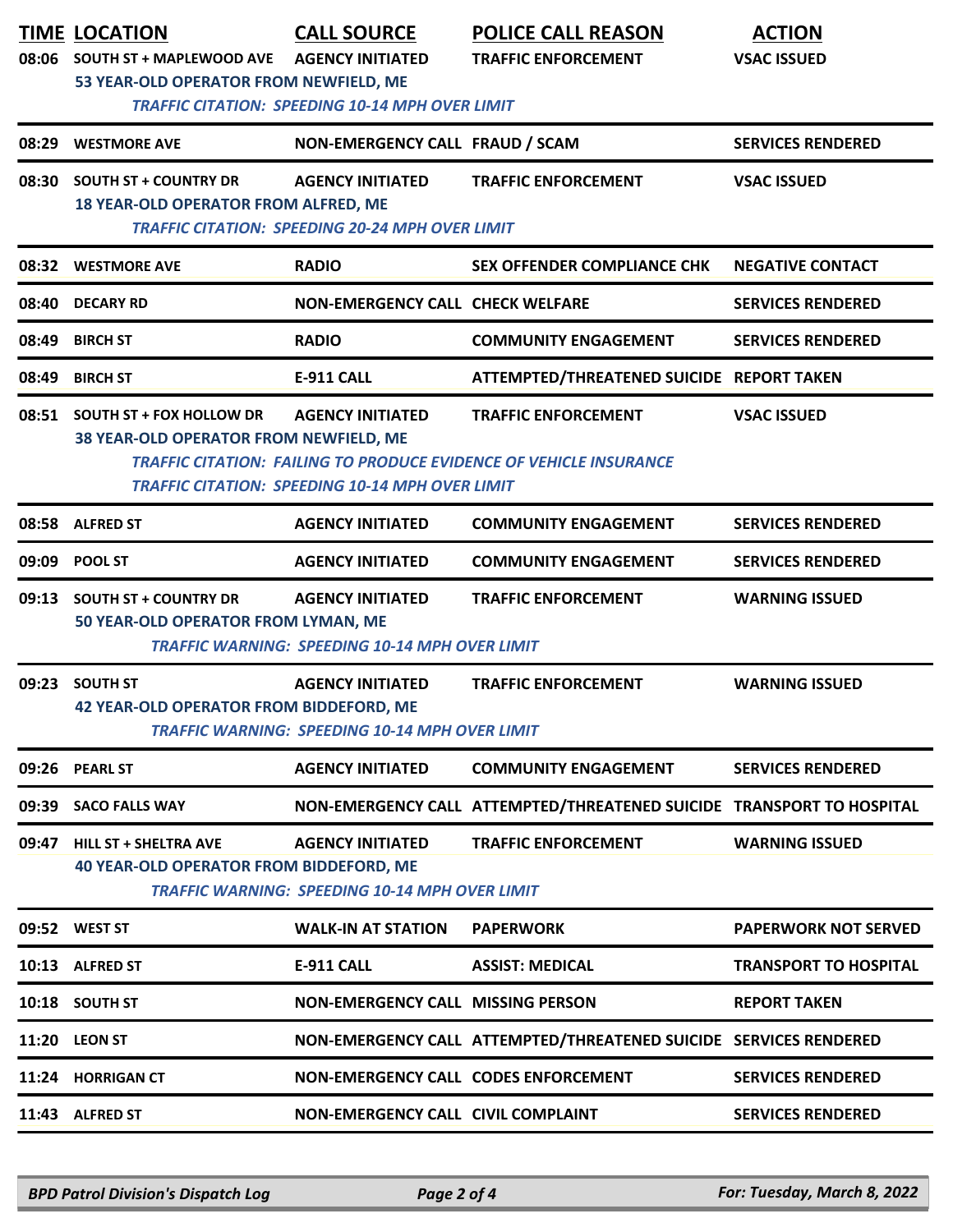|       | <b>TIME LOCATION</b><br>13:28 FOSS ST + FALL ST                 | <b>CALL SOURCE</b><br>NON-EMERGENCY CALL ANIMAL COMPLAINT                                 | <b>POLICE CALL REASON</b>                                                                     | <b>ACTION</b><br><b>WARNING ISSUED</b> |
|-------|-----------------------------------------------------------------|-------------------------------------------------------------------------------------------|-----------------------------------------------------------------------------------------------|----------------------------------------|
| 13:55 | <b>BRADBURY ST</b>                                              | WALK-IN AT STATION                                                                        | <b>SEX OFFENDER REGISTRATION</b>                                                              | <b>REPORT TAKEN</b>                    |
| 14:20 | <b>MAPLEWOOD AVE</b>                                            | <b>NON-EMERGENCY CALL SUSPICION</b>                                                       |                                                                                               | <b>REPORT TAKEN</b>                    |
| 14:34 | <b>MAIN ST</b>                                                  |                                                                                           | NON-EMERGENCY CALL VEHICLE CRASH - POLICE ONLY                                                | <b>STATE FORM TAKEN</b>                |
|       | 14:55 GEORGE ST                                                 |                                                                                           | <b>NON-EMERGENCY CALL MENTAL ILLNESS CASES</b>                                                | <b>SERVICES RENDERED</b>               |
|       | 15:12 CUTTS ST                                                  | <b>E-911 CALL</b>                                                                         | <b>DOMESTIC COMPLAINTS</b>                                                                    | <b>REPORT TAKEN</b>                    |
| 15:51 | <b>MEDICAL CENTER DR</b>                                        | <b>AGENCY INITIATED</b>                                                                   | <b>THEFT</b>                                                                                  | <b>REPORT TAKEN</b>                    |
| 16:04 | <b>MAIN ST</b>                                                  | <b>AGENCY INITIATED</b>                                                                   | <b>OUT FOR FOLLOW UP</b>                                                                      | <b>SERVICES RENDERED</b>               |
| 16:09 | <b>MAIN ST</b>                                                  | <b>AGENCY INITIATED</b>                                                                   | <b>MENTAL ILLNESS CASES</b>                                                                   | <b>SERVICES RENDERED</b>               |
| 16:34 | <b>MASON ST</b>                                                 | <b>NON-EMERGENCY CALL THEFT</b>                                                           |                                                                                               | <b>SERVICES RENDERED</b>               |
| 16:37 | <b>GREEN ST</b>                                                 | <b>AGENCY INITIATED</b>                                                                   | <b>MENTAL ILLNESS CASES</b>                                                                   | <b>NEGATIVE CONTACT</b>                |
| 16:48 | <b>FRANKLIN ST</b>                                              | <b>NON-EMERGENCY CALL CRIMINAL MISCHIEF</b>                                               |                                                                                               | <b>REPORT TAKEN</b>                    |
|       | 17:12 ALFRED ST                                                 | NON-EMERGENCY CALL OUT FOR FOLLOW UP                                                      | DEFENDANT: BRENDAN E BUTLER  AGE: 26  RESIDENT OF: BIDDEFORD, ME                              | <b>SUMMONS ISSUED</b>                  |
|       |                                                                 | <b>CHARGE: LEAVING SCENE OF MOTOR VEHICLE ACCIDENT</b>                                    |                                                                                               |                                        |
|       | 17:14 GEORGE ST                                                 | <b>RADIO</b>                                                                              | <b>ALL OTHER</b>                                                                              | <b>SERVICES RENDERED</b>               |
| 17:14 | <b>MAIN ST</b>                                                  | <b>E-911 CALL</b>                                                                         | <b>SUSPICION</b>                                                                              | <b>SERVICES RENDERED</b>               |
| 17:15 | <b>TAYLOR ST</b>                                                | NON-EMERGENCY CALL ANIMAL COMPLAINT                                                       |                                                                                               | <b>SERVICES RENDERED</b>               |
| 18:19 | <b>BRADBURY ST</b>                                              | <b>E-911 CALL</b>                                                                         | 911 MISUSE                                                                                    | <b>NO VIOLATION</b>                    |
|       | 18:23 BOULDER WAY                                               | <b>NON-EMERGENCY CALL PAPERWORK</b>                                                       |                                                                                               | <b>SERVICES RENDERED</b>               |
|       | 18:31 LAFAYETTE ST                                              | NON-EMERGENCY CALL CIVIL COMPLAINT                                                        |                                                                                               | <b>SERVICES RENDERED</b>               |
| 18:33 | <b>MEDICAL CENTER DR</b>                                        | <b>AGENCY INITIATED</b>                                                                   | <b>OUT FOR FOLLOW UP</b>                                                                      | <b>SERVICES RENDERED</b>               |
| 18:36 | <b>MIDDLE ST</b>                                                | NON-EMERGENCY CALL HARASSMENT                                                             |                                                                                               | <b>REPORT TAKEN</b>                    |
|       | 18:43 ALFRED ST + MARINER WAY                                   | <b>NON-EMERGENCY CALL BOLO</b>                                                            |                                                                                               | <b>GONE ON ARRIVAL</b>                 |
|       | 19:10 MARINER WAY                                               | NON-EMERGENCY CALL SHOPLIFTING<br><b>CHARGE: THEFT BY UNAUTHORIZED TAKING OR TRANSFER</b> | DEFENDANT: PAMELA M MURPHY  AGE: 67  RESIDENT OF: KENNEBUNK, ME                               | <b>SUMMONS ISSUED</b>                  |
|       | 19:16 ALFRED ST<br><b>33 YEAR-OLD OPERATOR FROM SANFORD, ME</b> | <b>AGENCY INITIATED</b>                                                                   | <b>TRAFFIC ENFORCEMENT</b><br><b>TRAFFIC WARNING: OPERATING WITHOUT HEADLIGHTS AFTER DARK</b> | <b>WARNING ISSUED</b>                  |